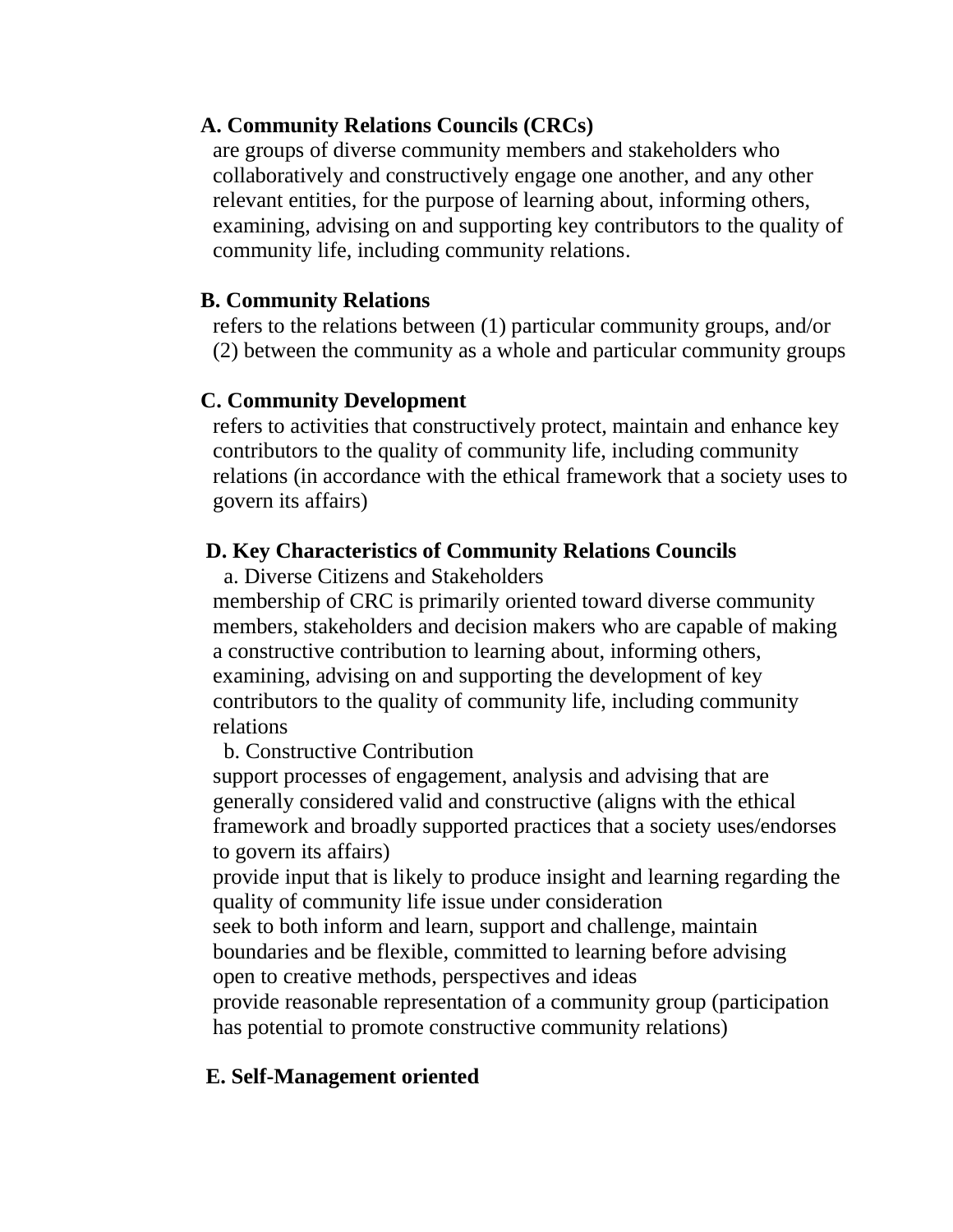a. CRCs are self-organizing and managing (within the framework provided and supported by the SCHAC), and are encouraged to:

(1) secure diverse and representative council members that are capable of making a constructive contribution to the activities of the council

(2) actively seek out local and relevant partners (e.g. City/County Council, local Government, local Chambers of Commerce etc.)

(3) develop a statement of their mission, vision and values that reasonably aligns with the overall mission, vision and values of the official South Carolina Community Relations System

(4) develop a general service provision model from the choices embedded within the flexible/accordion style service provision model developed, offered and supported by the CRC (or any other model that appropriately achieves the mission of the official CRC)

(5) use an organized system of decision making that respects fundamental outcome and process ethics (Roberts Rules is suggested)

(6) set goals, develop plans for achieving those goals, and manage the execution of their plans within their chosen service provision model (with assistance from the SCHAC and others where necessary)

(7) keep a reasonable record of their mission, vision, values, membership, meetings and activities (each council will decide on the recording methods, level of detail, privacy etc.)

(8) work collaboratively with SCHAC, and commit to making a reasonable effort to conduct their affairs in accordance with the spirit and provisions of the South Carolina Human Affairs act (1972)

(9) attempt to send representatives to the annual South Carolina Community Relations Council Conference

#### **F. Types of Community Relations Councils**

a. Partner Oriented

A partnered council has an established partnership with City/County Council, Mayors Office, local Government, local Chamber of Commerce or any other established, consequential, reputable and aligned entity (e.g. a local and reputable non-profit organization, economic development association etc.). The nature of the partnership is determined by the type, level and point of partnership:

b. Type of partnership (direct vs indirect)

Directly involved partners actively participate within the general management and service provision activities of the council (e.g. a city Mayor that chairs a council or a Chamber of Commerce representative that is a permanent member of the council). Indirectly involved partners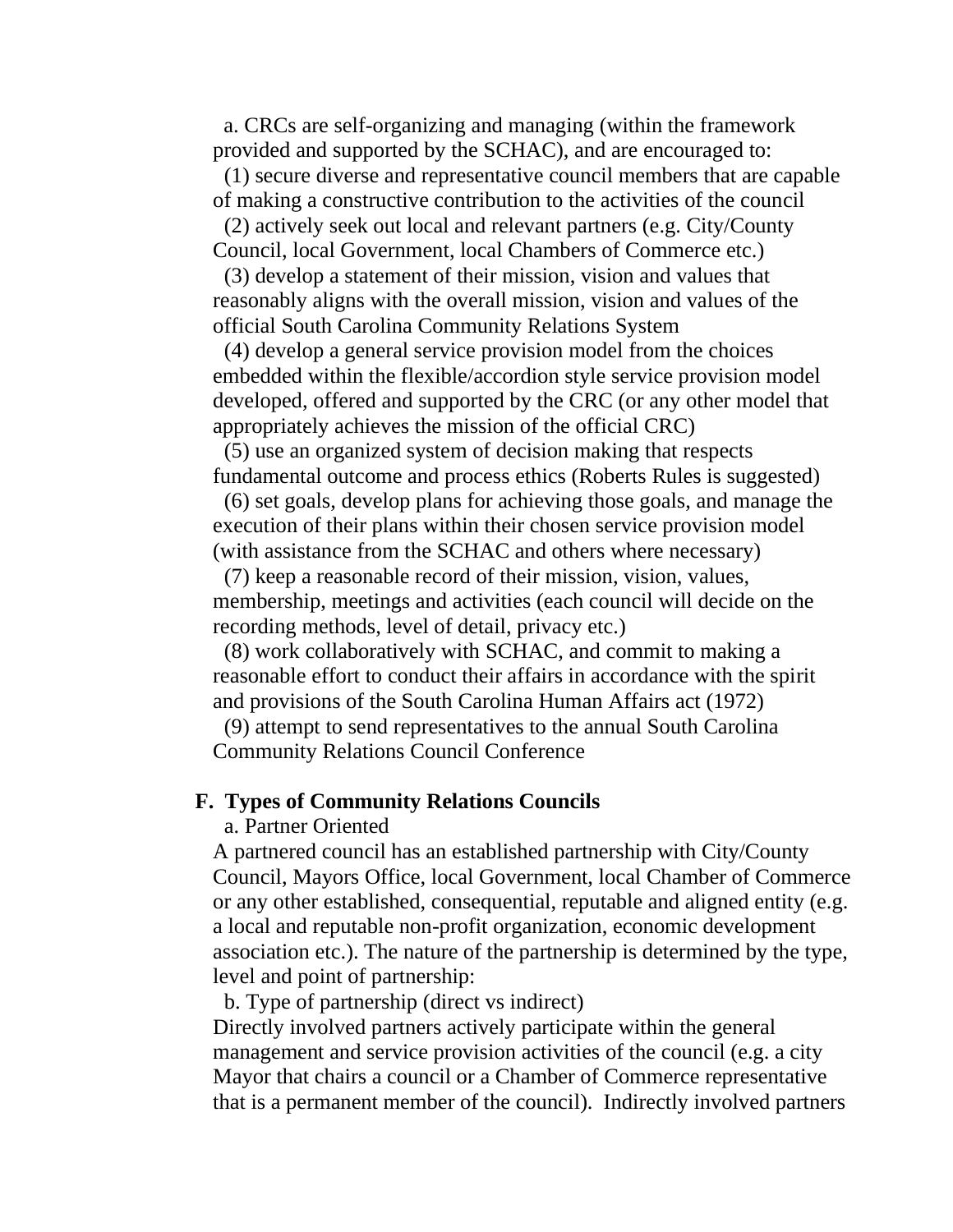are not directly involved within the general management of the council and are supportive in other ways (e.g. a City Manager who attends the annual presentation of the Council, or a Chamber of Commerce that provides facilities support for services provided by counsel)

c. Level of Direct Involvement (Leadership vs General Participation) The level of direct involvement ranges from leadership (e.g. a City Mayor who chairs a Council) through to general direct/active involvement (e.g. Chamber of Commerce President who is a permanent and active member of the general management team)

d. Point of Partnership

The partnership takes place with a partner entity (e.g. city/county council, city/county government, Chamber of Commerce, economic development association, non-profit organization etc.) who has a management team or manager who authorizes the partnership (e.g. a Chamber of Commerce executive team or the office of the President of the Chamber). The partner must also identify the operational point of contact between the partner and the council (e.g. a partnership with the City Manager's office where the City Manager delegates the point of contact and council chair responsibilities to a staff member who is responsibility for community relations - this role within the partner organization becomes the point of partnership)

A **non-partnered council** does not have a partnership with the types of entities described above. Non-partnered councils are established and managed by non-affiliated local citizens (not affiliated with the type of entities described above) but may have indirect partners who indirectly support the council management and/or service provision process (e.g. a city government that allows the council to use their boardroom for meetings and their training room for putting on approved events)

The SCHAC encourages the formation of partnered CRC because they expand the involvement and support of key stakeholders and provide established pathways for providing advisory and support services.

#### **G. Limited vs Full-Service Councils**

In acknowledgement of and respect for the volunteer basis of most councils and other partners, and the varying resources available to these groups, the CRC has developed a flexible accordion style service provision model that can expand, and contract based on the interests, needs and resources of particular councils. The service provision model chosen by a council can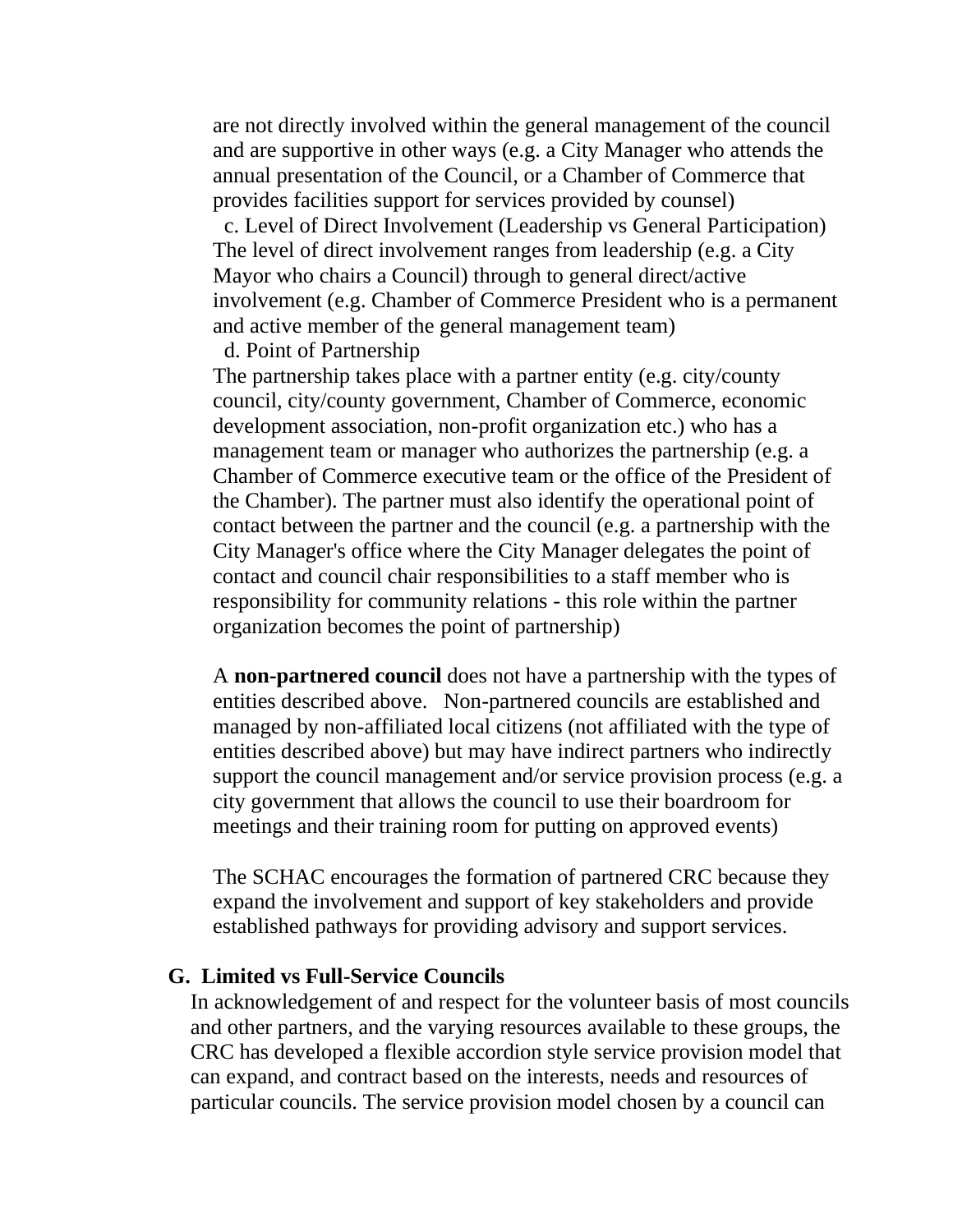range from a single simple element of the suggested model (e.g. maintain an informative website) to multiple and potentially all of the proposed elements. CRCs are also free to choose alternative approaches that support achieving the overall mission and vision of the official community relations and development system

The elements of the flexible/accordion style service provision model include the following:

### • **General Meet, Greet and Discuss**

*is an organized but relatively informal process that brings together diverse community members and key community stakeholders for the purpose of meeting one another, developing their relationships, networking, and discussing key contributors to the quality of community life, including community relations. These discussions may result in the decision to make use of one of the other elements of the flexible/accordion style service provision system*

## • **Expedited Community Review**

*is an efficient, brief and organized process that brings together diverse, informed and collaborative community members and key community stakeholders, for the purpose of:*

*(1) promoting constructive engagement and relations both within and between diverse community members and key community stakeholders (2) conducting an expedited review of key contributors to the quality of community life, including community relations*

*(3) providing a brief report on the outcomes of the expedited community review process (CRDD-SHAC provides a brief, organized and online form for gathering the information)*

# • **Information Management System (Website)**

*is an information management system that:*

*(1) collects, organizes and disseminates constructive and useful information via a website, about the quality of community life and key contributors to the quality of community life, including community relations;*

*(2) promotes constructive online community engagement via (a) an editorial process;*

*(b) a one-way engagement process (e.g. blog); and*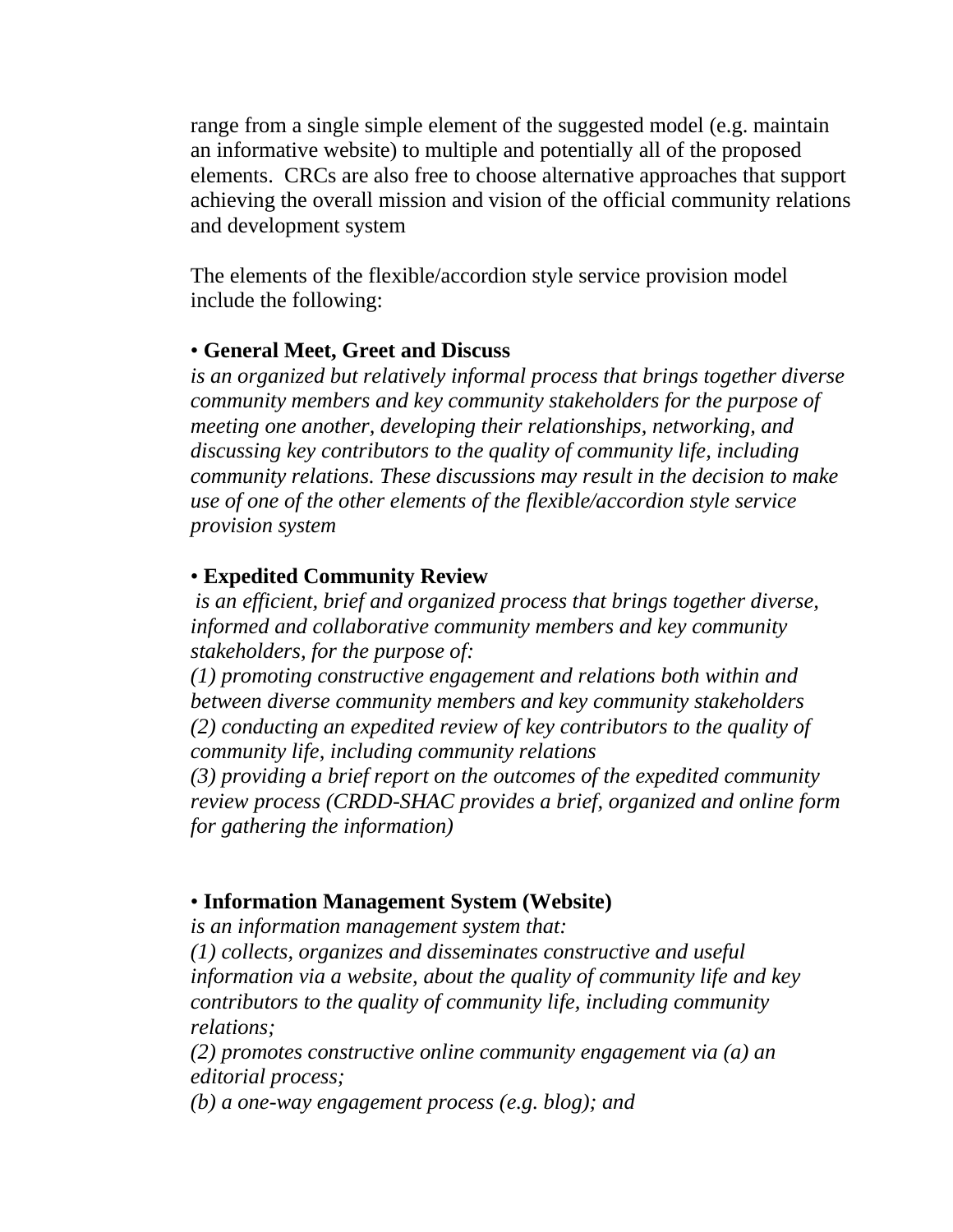*(3) an online discussion board (the engagement components are voluntary additional components that are added to the web sites in consultation with the CRDD-SCHAC).* 

### • **Events Management**

*is an organized process for planning and executing an event that supports constructive examination and shaping of key contributors to the quality of community life, including community relations.*

### • **Supporting the Local Issues Management Process**

*is an organized and comprehensive process that brings diverse, informed and collaborative community members and key community stakeholders together for the purpose of:* 

*(1) promoting constructive engagement and relations both within and between diverse community members and key community stakeholders; (2) providing diverse, comprehensive and organized support for a community issues management process that addresses key contributors to the quality of community life, including community relations; (3) providing a brief report on the outcomes of the issues management process to the CRDD-SCHAC.*

#### • **Group Relations Development**

*is an organized process that brings members of community groups into constructive engagement with one for the general purpose of improving their mutual awareness, empathy and relations.*

### • **Social/Community Crisis Management**

is a expedited and managed process that provides community members and other key stakeholders with the opportunity to constructively express their perspectives and experiences of what is generally and reasonably considered a crisis (impending crisis), with regard to key contributors to the quality of community life, including community relations.

Each CRC is encouraged to work with representatives of the SCHAC to identify what components of the service provision model they wish to include within their particular service provision model.

#### **H. Temporary vs Permanent Councils**

A permanent CRC is established with the objective of functioning on an ongoing basis. Under appropriate circumstances, the SCHAC may support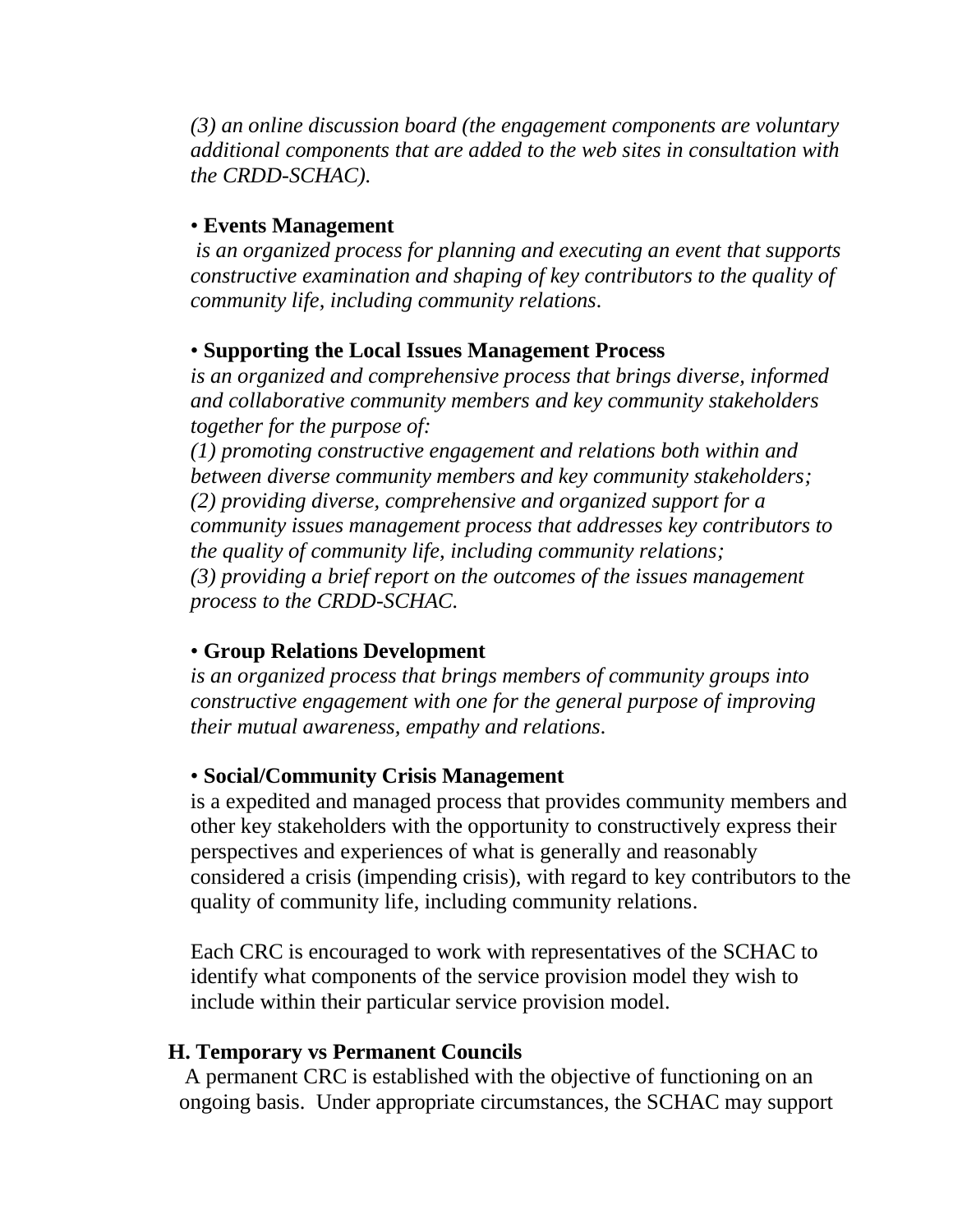the establishment of a temporary council that is established and functions in accordance with the guidelines, principles and values of the Community Relations Council. For example, a local competent sponsor may approach the CRC to establish a temporary group of diverse community members and relevant stakeholders in order to execute an element of the suggested accordion style/flexible service provision model (e.g. a local sponsor may approach a CRC to set up and conduct an expedited community review regarding a particular contributor to the quality of community life, including community relations)

## **I. Types of Council Members and Participants**

CRCs are typically comprised of the following participants: Core/permanent members are a diverse and representative group of ongoing members that directly participate within the process of governing the council and supporting the execution of its services.

Temporary members are participants that are invited to support the activities of the council for a particular period of time (e.g. a subject matter expert that is invited to provide input on an issue that the council is considering, or a local official that is invited to hear an advisory presentation conducted by the council etc.)

## **J. Member Selection**

The SCHAC works with the sponsor(s) of a council to establish and execute (where necessary) member selection policy and procedures that (1) meets the general standards established by SCHAC (see below), (2) supports the reasonable needs of the sponsor(s) (reasonably incentivizes continuing sponsorship), and (3) supports the efficient and effective functioning of the council. The member selection process may range from an invitation/appointment process to an openly advertised process in which all community members are eligible to apply.

The process must reasonably attempt to secure diverse members who: - are reasonably representative of key elements of the community and groups associated with issues under consideration

- are capable and committed to making an informed/useful and constructive contribution to the management and/or activities of the council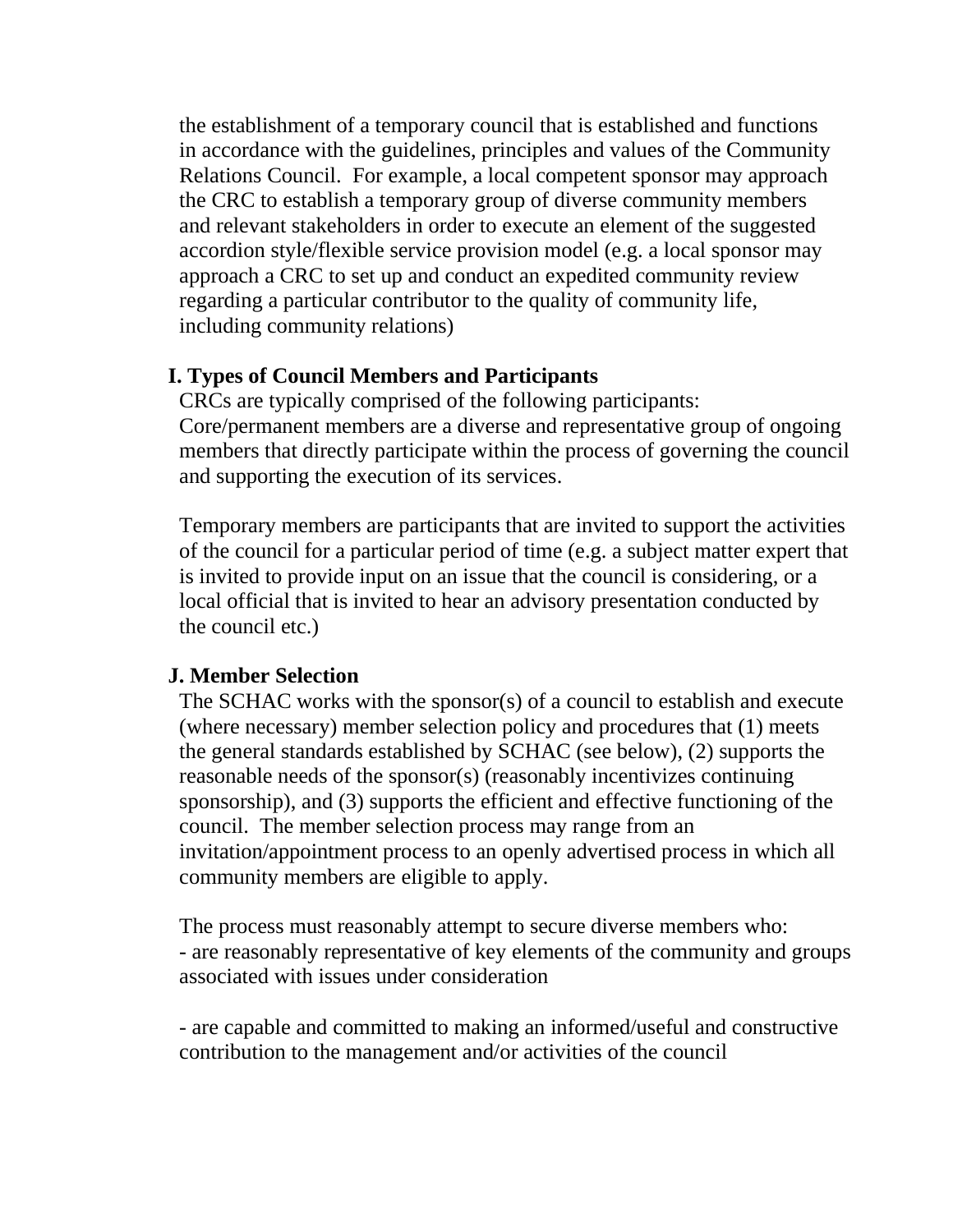- are willing to work within the general operating framework outlined for the mission, vision, values and functioning of the official South Carolina Community Relations and Development System

Constructive inclusion is a process of promoting participation of diverse stakeholders in order to ensure diverse representation and input, while ensuring that participants have the capacity to make a constructive contribution and the process is manageable

# **K. General Functioning of a Community Relations Council**

CRCs have 2 parallel and interconnected processes

(1) Council Management Process, and the (2) Service Provision Process

a. The council management process includes the following:

• set up and maintaining the general discussion and decision-making process (e.g. Roberts Rules)

• develop and implement the general policies and procedures that govern the functioning of the council

- select a chair, secretary and treasurer (if necessary)
- secure council members
- select the service(s) that will be delivered
- manage the website (if a council chooses to have a website)
- implement the service provision choices

• send a representative of the council to the SC CRC Conference (takes place) every 2 years)

• conduct a review of council activities and make a brief report to SCHAC.

Each council develops their own schedule of management meetings and participation within meetings may take place via remote access where the technology exists.

b. The service provision process is comprised of the various service(s) that a council chooses to provide (e.g. an expedited community review). Each council is encouraged to select suggested service(s) from the flexibleaccordion style service provision model provided by the Community Relations Division of the South Carolina Human Affairs Commission.

Integration of the Processes